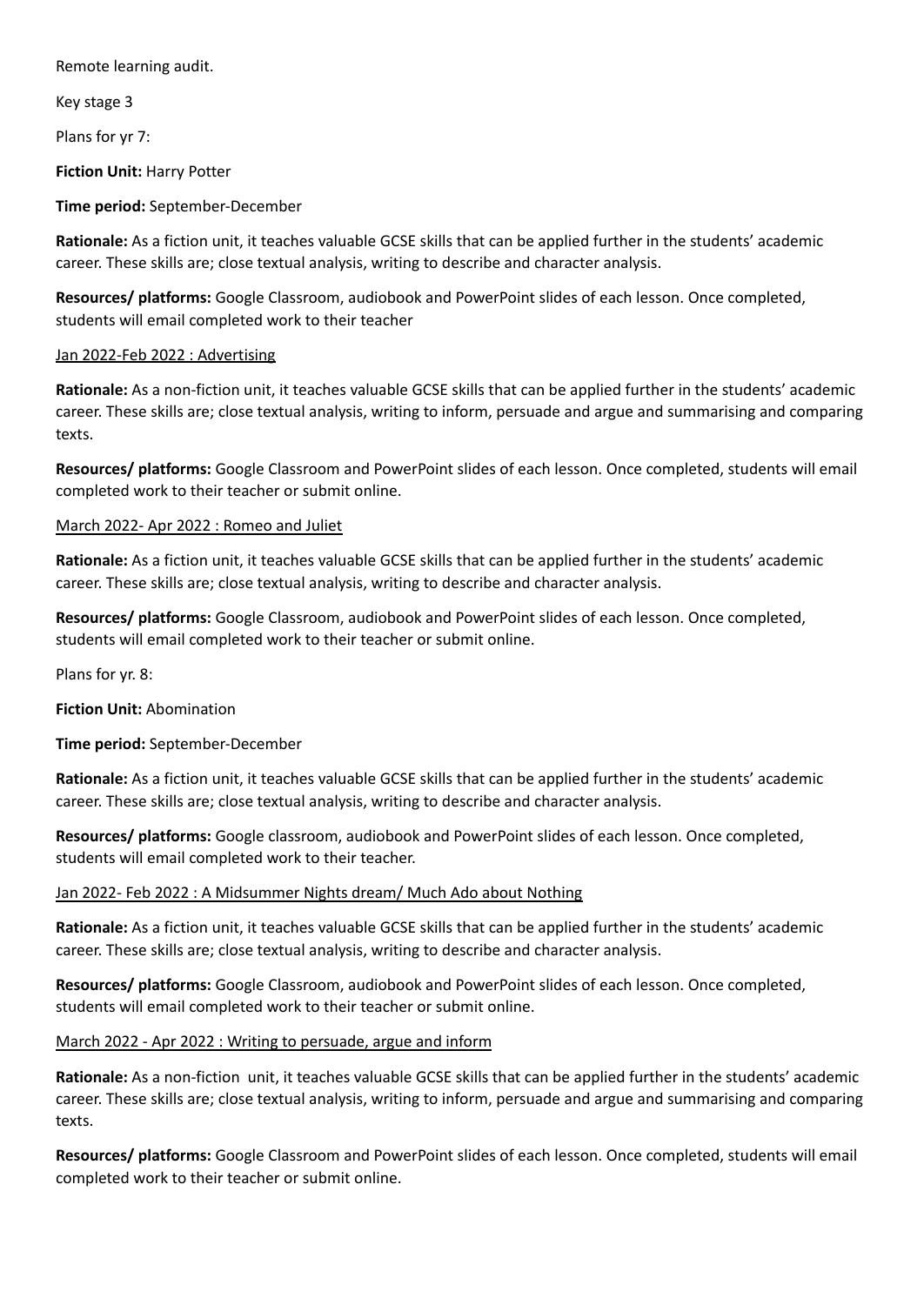Plans for yr. 9:

**Fiction Unit:** The Woman in Black

**Time Period:** September-December

**Resources/ platforms: Resources/ platforms:** Google Classroom, audiobook and PowerPoint slides of each lesson. Once completed, students will email completed work to their teacher.

### Jan 2022- Feb 2022: Writing to persuade, argue and inform

**Rationale:** As a non-fiction unit, it teaches valuable GCSE skills that can be applied further in the students' academic career. These skills are; close textual analysis, writing to inform, persuade and argue and summarising and comparing texts.

**Resources/ platforms:** Google Classroom and PowerPoint slides of each lesson. Once completed, students will email completed work to their teacher or submit online.

### March 2022- Apr 2022 : Macbeth

**Rationale:** As a fiction unit, it teaches valuable GCSE skills that can be applied further in the students' academic career. These skills are; close textual analysis, writing to describe and character analysis.

**Resources/ platforms:** Google Classroom, audiobook, Oak national Academy and PowerPoint slides of each lesson. Once completed, students will email completed work to their teacher or submit online.

#### **Key stage 4**

Plans for Year 10: Topic, rationale, method of delivery (booklet, worksheets, online), submission method.

Sept- October 2021- An Inspector Calls – Google Classroom, audiobook and PowerPoint slides of each lesson. Once completed, students will email completed work to their teacher. GCSEPOD, Mr Braff online, YouTube lessons from the Faculty and potential ZOOM lessons.

October – December: Language Paper 1- Google Classroom, audiobook and PowerPoint slides of each lesson. Once completed, students will email completed work to their teacher. GCSEPOD, Mr Bruff online, YouTube lessons from the Faculty and potential ZOOM lessons.

January 2022-February 2022- Poetry- Google Classroom, audiobook and PowerPoint slides of each lesson. Once completed, students will email completed work to their teacher. GCSEPOD, Mr Bruff online, YouTube lessons from the Faculty and potential ZOOM lessons

March- April 2022- Language Paper 2 Q5- google Classroom, audiobook and PowerPoint slides of each lesson. Once completed, students will email completed work to their teacher. GCSEPOD, Mr Bruff online, YouTube lessons from the Faculty and potential ZOOM lessons.

Plans for yr. 11: Topic, rationale, method of delivery (booklet, worksheets, online), submission method.

Sept- October: The Strange Case of Dr. Jekyll and Mr Hyde.

October – December – Language Paper 2. Language Paper 2- Google Classroom, audiobook and PowerPoint slides of each lesson. Once completed, students will email completed work to their teacher. GCSEPOD, Mr Bruff online, YouTube lessons from the Faculty and potential ZOOM lessons.